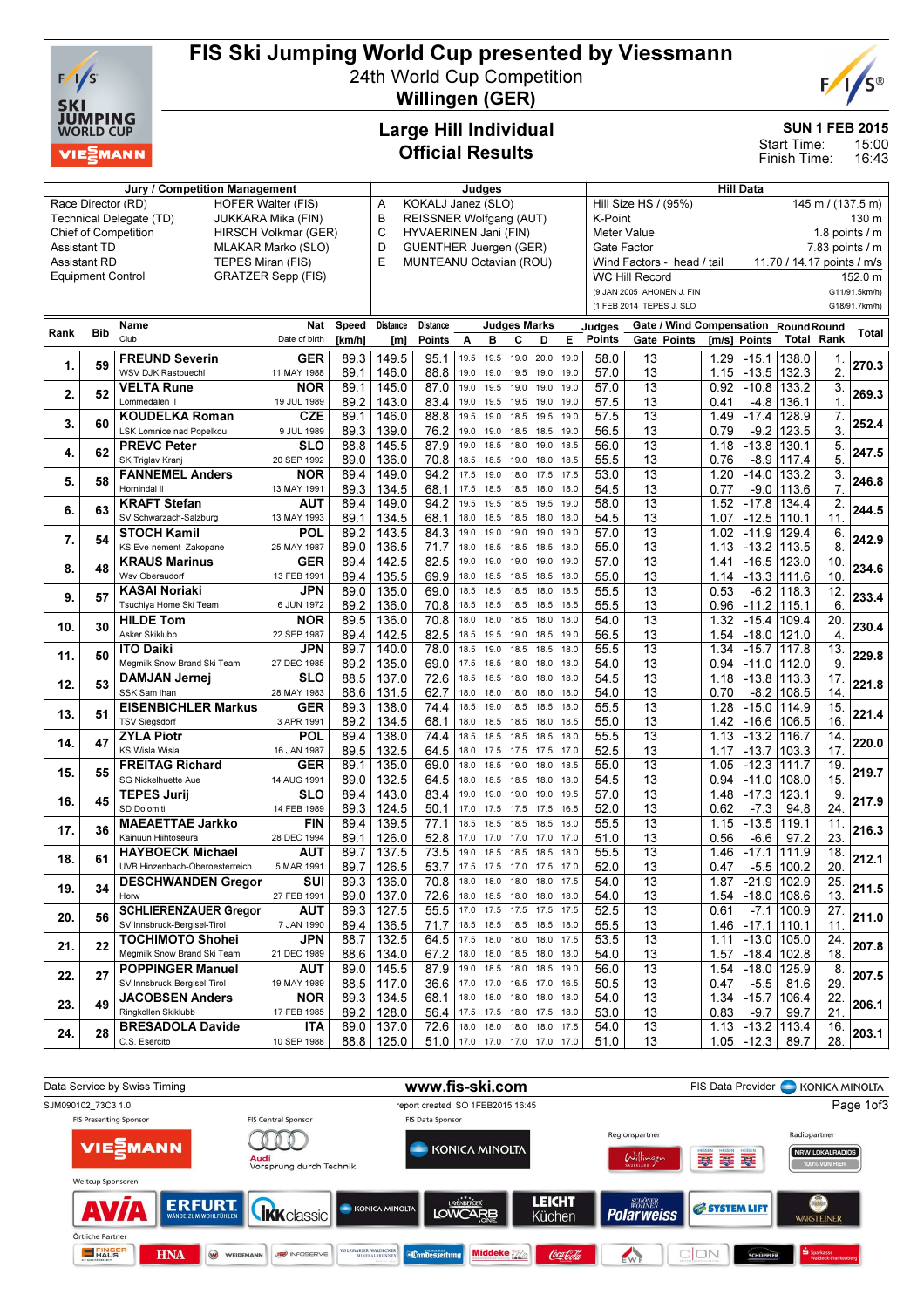

# FIS Ski Jumping World Cup presented by Viessmann

24th World Cup Competition



Willingen (GER)

#### Large Hill Individual Official Results

SUN 1 FEB 2015

15:00 16:43 Start Time: Finish Time:

|      |            | Name                                                 | Nat                       | Speed        | <b>Distance</b> | Distance     |              |              | Judges Marks             |                        |      | Judges        | Gate / Wind Compensation RoundRound |              |                    |               |            |       |
|------|------------|------------------------------------------------------|---------------------------|--------------|-----------------|--------------|--------------|--------------|--------------------------|------------------------|------|---------------|-------------------------------------|--------------|--------------------|---------------|------------|-------|
| Rank | <b>Bib</b> | Club                                                 | Date of birth             | [km/h]       | [m]             | Points       | Α            | в            | С                        | D                      | Е    | <b>Points</b> | <b>Gate Points</b>                  |              | [m/s] Points       |               | Total Rank | Total |
|      |            | ZIOBRO Jan                                           | <b>POL</b>                | 89.2         | 131.0           | 61.8         | 17.5         | 17.5         | 17.5                     | 17.5 17.0              |      | 52.5          | 13                                  |              | 1.09 -12.8 101.5   |               | 26.        |       |
| 25.  | 29         | <b>WKS Zakopane</b>                                  | 24 JUN 1991               | 89.1         | 130.5           | 60.9         | 17.0         | 18.0         | 17.5                     | 17.5 17.0              |      | 52.0          | 13                                  | 1.05         | $-12.3$            | 100.6         | 19.        | 202.1 |
| 26.  | 46         | <b>NEUMAYER Michael</b>                              | <b>GER</b>                | 89.8         | 132.5           | 64.5         | 17.5         | 17.5         | 17.5                     | 17.5 17.5              |      | 52.5          | 13                                  | 1.42         | $-16.6$            | 100.4         | 30.        | 199.6 |
|      |            | SC 1906 Oberstdorf                                   | 15 JAN 1979               | 89.7         | 128.0           | 56.4         | 17.0         | 17.5         | 17.5                     | 17.5 17.0              |      | 52.0          | 13                                  | 0.79         | $-9.2$             | 99.2          | 22.        |       |
| 27.  | 14         | <b>ALEXANDER Nicholas</b>                            | <b>USA</b>                | 89.6         | 138.0           | 74.4         | 18.0         | 16.5         | 16.5                     | 16.5 16.5              |      | 49.5          | 13                                  | 1.57         | $-18.4$            | 105.5         | 23.        | 198.8 |
|      |            | Lebanon Outing Club                                  | 24 AUG 1988               | 89.5         | 128.0           | 56.4         | 17.0         | 17.0         | 17.5                     | 17.0 17.5              |      | 51.5          | 13                                  | 1.25         | $-14.6$            | 93.3          | 25.        |       |
| 28.  | 23         | <b>JANDA Jakub</b>                                   | <b>CZE</b>                | 89.4         | 135.0           | 69.0         | 18.0         | 18.0         | 18.5                     | 18.5 18.0              |      | 54.5          | $\overline{13}$                     | 1.32         | $-15.4$            | 108.1         | 21.        | 198.7 |
|      |            | Dukla Liberec                                        | 27 APR 1978               | 89.0         | 124.0           | 49.2         | 17.0         | 17.5         | 18.0                     | 17.5 17.0              |      | 52.0          | 13                                  | 0.91         | $-10.6$            | 90.6          | 27.        |       |
| 29.  | 44         | <b>PUNGERTAR Matjaz</b><br><b>SSK Menges</b>         | <b>SLO</b><br>14 AUG 1990 | 89.4         | 133.5           | 66.3<br>53.7 | 17.5<br>17.0 | 18.0<br>17.5 | 17.5<br>17.0             | 17.5 17.5<br>17.5 16.5 |      | 52.5          | $\overline{13}$<br>13               | 1.53         | $-17.9$            | 100.9         | 27.<br>26. | 192.1 |
|      |            | <b>AHONEN Janne</b>                                  | <b>FIN</b>                | 89.5<br>89.8 | 126.5<br>129.5  | 59.1         | 17.5         | 17.5         | 17.5                     | 18.0                   | 17.0 | 51.5<br>52.5  | $\overline{13}$                     | 1.20<br>0.95 | $-14.0$<br>$-11.1$ | 91.2<br>100.5 | 29.        |       |
| 30.  | 16         | Lahden Hiihtoseura                                   | 11 MAY 1977               | 89.3         | 98.5            | 3.3          |              |              | 15.0 14.5 14.0 14.5 14.5 |                        |      | 43.5          | 13                                  | 0.16         | $-1.9$             | 44.9          | 30.        | 145.4 |
|      |            |                                                      |                           |              |                 |              |              |              |                          |                        |      |               |                                     |              |                    |               |            |       |
|      |            | not qualified for final round                        |                           |              |                 |              |              |              |                          |                        |      |               |                                     |              |                    |               |            |       |
| 31.  | 32         | <b>FETTNER Manuel</b>                                | <b>AUT</b>                | 89.2         | 127.0           | 54.6         | 17.0         |              | 17.5 17.5 17.0 17.0      |                        |      | 51.5          | 13                                  | 0.70         | $-8.2$             | 97.9          | 31.        | 97.9  |
|      |            | SV Innsbruck-Bergisel-Tirol                          | 17 JUN 1985               |              |                 |              |              |              |                          |                        |      |               |                                     |              |                    |               |            |       |
| 32.  | 21         | <b>LAMY CHAPPUIS Ronan</b>                           | <b>FRA</b>                | 89.7         | 127.5           | 55.5         |              |              | 17.0 17.5 17.5 17.5 17.0 |                        |      | 52.0          | $\overline{13}$                     | 0.83         | $-9.7$             | 97.8          | 32.        | 97.8  |
|      |            | Bois D'amont                                         | 10 SEP 1993               |              |                 |              |              |              |                          |                        |      |               |                                     |              |                    |               |            |       |
| 33.  | 25         | <b>GANGNES Kenneth</b><br>Kolbukameratene IL         | <b>NOR</b>                | 90.2         | 130.0           | 60.0         |              |              | 17.0 17.5 18.0 17.5 17.0 |                        |      | 52.0          | 13                                  | 1.23         | $-14.4$            | 97.6          | 33.        | 97.6  |
|      |            | <b>KOFLER Andreas</b>                                | 15 MAY 1989<br>AUT        | 89.4         | 128.5           | 57.3         |              |              | 17.5 17.5 18.0 17.5 17.0 |                        |      | 52.5          | 13                                  | 1.13         | $-13.2$            | 96.6          | 34.        |       |
| 34.  | 42         | SV Innsbruck-Bergisel-Tirol                          | 17 MAY 1984               |              |                 |              |              |              |                          |                        |      |               |                                     |              |                    |               |            | 96.6  |
|      |            | <b>DEZMAN Neic</b>                                   | SLO                       | 89.9         | 127.5           | 55.5         |              |              | 17.0 17.5 17.5 17.5 17.0 |                        |      | 52.0          | 13                                  | 0.98         | $-11.5$            | 96.0          | 35.        |       |
| 35.  | 41         | SK Triglav Kranj                                     | 7 DEC 1992                |              |                 |              |              |              |                          |                        |      |               |                                     |              |                    |               |            | 96.0  |
|      |            | <b>SAKUYAMA Kento</b>                                | JPN                       | 89.4         | 131.5           | 62.7         |              |              | 17.5 17.5 17.5 17.5 17.0 |                        |      | 52.5          | $\overline{13}$                     | 1.64         | $-19.2$            | 96.0          | 35.        |       |
| 35.  | 26         | Kitano Construction Corp.Ski Team                    | 3 JUL 1990                |              |                 |              |              |              |                          |                        |      |               |                                     |              |                    |               |            | 96.0  |
| 37.  | 33         | <b>TANDE Daniel-Andre</b>                            | <b>NOR</b>                | 90.2         | 129.0           | 58.2         |              |              | 17.0 17.5 17.5 17.5 17.0 |                        |      | 52.0          | 13                                  | 1.22         | $-14.3$            | 95.9          | 37.        | 95.9  |
|      |            | Kongsberg If                                         | 24 JAN 1994               |              |                 |              |              |              |                          |                        |      |               |                                     |              |                    |               |            |       |
| 38.  | 37         | <b>VASSILIEV Dimitry</b>                             | <b>RUS</b>                | 89.2         | 129.0           | 58.2         | 16.0         | 16.0         | 16.0                     | 16.0 16.0              |      | 48.0          | 13                                  | 1.05         | $-12.3$            | 93.9          | 38.        | 93.9  |
|      |            | Ufa Dinamo                                           | 26 DEC 1979<br><b>RUS</b> | 89.5         | 125.5           |              | 17.0         | 17.5         |                          | 17.5 17.5 17.0         |      | 52.0          | 13                                  | 0.88         | $-10.3$            |               | 39.        |       |
| 39.  | 8          | <b>KORNILOV Denis</b><br>Sdushor N. Novgorod Dinamo  | 17 AUG 1986               |              |                 | 51.9         |              |              |                          |                        |      |               |                                     |              |                    | 93.6          |            | 93.6  |
|      |            | <b>MATURA Jan</b>                                    | <b>CZE</b>                | 89.3         | 126.0           | 52.8         |              |              | 17.0 17.5 17.5 17.0 17.0 |                        |      | 51.5          | 13                                  | 0.95         | $-11.1$            | 93.2          | 40.        |       |
| 40.  | 38         | Dukla Liberec                                        | 29 JAN 1980               |              |                 |              |              |              |                          |                        |      |               |                                     |              |                    |               |            | 93.2  |
| 41.  | 43         | <b>TAKEUCHI Taku</b>                                 | <b>JPN</b>                | 88.4         | 126.5           | 53.7         |              |              | 17.0 17.5 17.5 17.5 17.0 |                        |      | 52.0          | 13                                  | 1.19         | $-13.9$            | 91.8          | 41.        | 91.8  |
|      |            | Kitano Construction Corp. Ski Club                   | 20 MAY 1987               |              |                 |              |              |              |                          |                        |      |               |                                     |              |                    |               |            |       |
| 42.  | 40         | <b>DESCOMBES SEVOIE Vincent</b>                      | <b>FRA</b>                | 89.1         | 125.0           | 51.0         |              |              | 17.0 17.0 17.0 17.0 17.0 |                        |      | 51.0          | 13                                  | 0.96         | $-11.2$            | 90.8          | 42.        | 90.8  |
|      |            | Douanes - Chamonix                                   | 9 JAN 1984                |              |                 |              |              |              |                          |                        |      |               |                                     |              |                    |               |            |       |
| 43.  | 31         | <b>ZNISZCZOL Aleksander</b><br><b>KS Wisla Wisla</b> | <b>POL</b>                | 89.8         | 122.5           | 46.5         |              |              | 17.0 17.0 17.0 17.0 16.5 |                        |      | 51.0          | 13                                  | 0.64         | $-7.5$             | 90.0          | 43.        | 90.0  |
|      |            | <b>NAGLIC Tomaz</b>                                  | 8 MAR 1994<br><b>SLO</b>  | 89.0         | 122.0           | 45.6         |              |              | 17.0 17.0 17.0 16.5 16.0 |                        |      | 50.5          | 13                                  | 0.71         | $-8.3$             | 87.8          | 44.        |       |
| 44.  | 20         | SSK Alpina Ziri                                      | 18 JUL 1989               |              |                 |              |              |              |                          |                        |      |               |                                     |              |                    |               |            | 87.8  |
|      |            | <b>ZOGRAFSKI Vladimir</b>                            | BUL                       | 88.4         | 122.5           | 46.5         |              |              | 17.0 16.5 17.0 17.0 17.0 |                        |      | 51.0          | 13                                  | 0.96         | $-11.2$            | 86.3          | 45.        |       |
| 45.  | 17         | <b>NSA</b>                                           | 14 JUL 1993               |              |                 |              |              |              |                          |                        |      |               |                                     |              |                    |               |            | 86.3  |
| 46.  | 24         | <b>KOT Maciej</b>                                    | <b>POL</b>                | 89.6         | 121.5           | 44.7         |              |              | 16.5 17.0 17.0 16.5 16.5 |                        |      | 50.0          | 13                                  |              | 1.02 -11.9         | 82.8          | 46.        | 82.8  |
|      |            | AZS Zakopane                                         | 9 JUN 1991                |              |                 |              |              |              |                          |                        |      |               |                                     |              |                    |               |            |       |
| 47.  | 18         | <b>HLAVA Lukas</b>                                   | <b>CZE</b>                | 89.0         | 122.5           | 46.5         |              |              | 17.0 17.0 16.5 17.0 16.0 |                        |      | 50.5          | 13                                  |              | $1.32 - 15.4$      | 81.6          | 47.        | 81.6  |
|      |            | Dukla Liberec                                        | 10 SEP 1984               |              |                 |              |              |              |                          |                        |      |               |                                     |              |                    |               |            |       |
| 48.  | 39         | <b>LEYHE Stephan</b>                                 | <b>GER</b><br>5 JAN 1992  |              | 89.3   118.0    | 38.4         |              |              | 16.5 17.0 16.5 17.0 16.5 |                        |      | 50.0          | 13                                  | 0.77         | $-9.0$             | 79.4          | 48.        | 79.4  |
|      |            | SC Willingen<br><b>EGLOFF Pascal</b>                 | SUI                       | 89.8         | 116.5           | 35.7         |              |              | 16.5 16.5 16.5 17.0 16.0 |                        |      | 49.5          | 13                                  |              | $1.09 - 12.8$      | 72.4          | 49.        |       |
| 49.  | 12         | Grabserberg                                          | 8 AUG 1992                |              |                 |              |              |              |                          |                        |      |               |                                     |              |                    |               |            | 72.4  |
|      |            | <b>KAELIN Pascal</b>                                 | SUI                       | 89.4         | 116.5           | 35.7         |              |              | 16.5 16.5 16.0 16.5 16.5 |                        |      | 49.5          | 13                                  |              | $1.15 - 13.5$      | 71.7          | 50.        |       |
| 50.  | 4          | Einsiedeln                                           | 11 JAN 1993               |              |                 |              |              |              |                          |                        |      |               |                                     |              |                    |               |            | 71.7  |
|      |            |                                                      |                           |              |                 |              |              |              |                          |                        |      |               |                                     |              |                    |               |            |       |